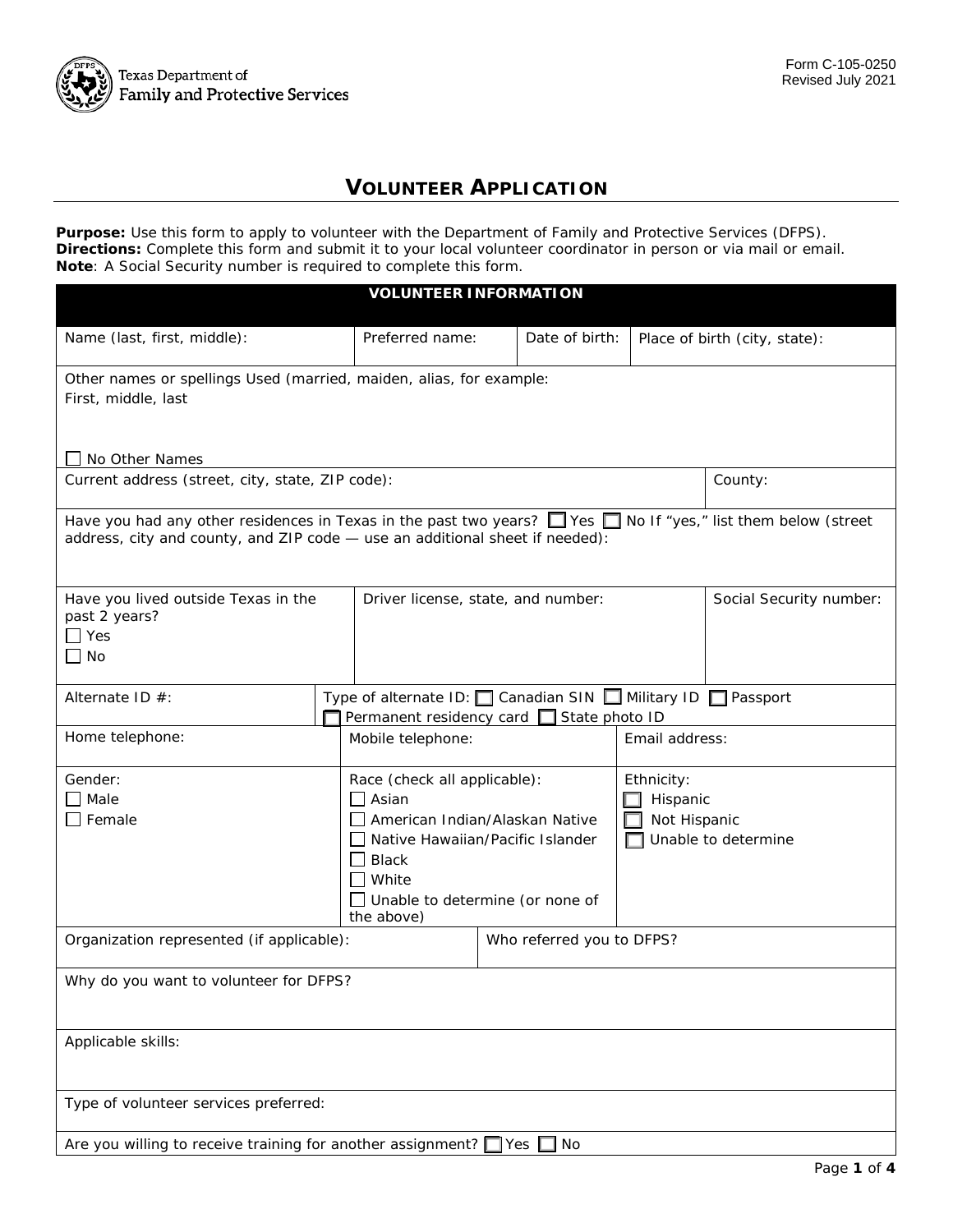

| EDUCATION (CHECK HIGHEST LEVEL COMPLETED)                                                                                   |                                               |                                  |                           |                             |  |  |
|-----------------------------------------------------------------------------------------------------------------------------|-----------------------------------------------|----------------------------------|---------------------------|-----------------------------|--|--|
| Vocational training<br>Elementary school<br>Middle school<br>High school<br>ப<br>Some college<br>Graduate school<br>College |                                               |                                  |                           |                             |  |  |
| Some college<br>Interns:                                                                                                    | Undergraduate<br>Graduate                     | Post graduate                    |                           |                             |  |  |
| University:                                                                                                                 |                                               | Date of undergraduate<br>degree: |                           | Date of graduate<br>degree: |  |  |
|                                                                                                                             | <b>ADDITIONAL LANGUAGES</b>                   |                                  |                           |                             |  |  |
| Language                                                                                                                    | Speak                                         | Read                             |                           | Write                       |  |  |
|                                                                                                                             | Fair<br>Good<br>Excellent                     | Fair<br>Good<br>Excellent        | Fair<br>Good<br>Excellent |                             |  |  |
|                                                                                                                             | Fair<br>Good<br>Excellent                     | Fair<br>Good<br>Excellent        | Fair<br>Good<br>Excellent |                             |  |  |
| American Sign Language:                                                                                                     | Fair $\square$<br>Good $\square$<br>Excellent | N/A                              |                           |                             |  |  |
| PREVIOUS VOLUNTEER EXPERIENCE                                                                                               |                                               |                                  |                           |                             |  |  |
|                                                                                                                             | Organization                                  | Position                         |                           | Responsibilities            |  |  |
|                                                                                                                             |                                               |                                  |                           |                             |  |  |
|                                                                                                                             |                                               |                                  |                           |                             |  |  |
|                                                                                                                             |                                               |                                  |                           |                             |  |  |
|                                                                                                                             | DATE(S) AND TIME(S) AVAILABLE                 |                                  |                           |                             |  |  |
|                                                                                                                             |                                               |                                  |                           |                             |  |  |
| Days per week:                                                                                                              |                                               | Hours per week:                  |                           |                             |  |  |
| Comments:                                                                                                                   |                                               |                                  |                           |                             |  |  |
|                                                                                                                             |                                               |                                  |                           |                             |  |  |
|                                                                                                                             |                                               |                                  |                           |                             |  |  |
|                                                                                                                             |                                               |                                  |                           |                             |  |  |
|                                                                                                                             |                                               |                                  |                           |                             |  |  |
|                                                                                                                             |                                               |                                  |                           |                             |  |  |
|                                                                                                                             |                                               |                                  |                           |                             |  |  |
|                                                                                                                             |                                               |                                  |                           |                             |  |  |
|                                                                                                                             |                                               |                                  |                           |                             |  |  |
|                                                                                                                             |                                               |                                  |                           |                             |  |  |
|                                                                                                                             |                                               |                                  |                           |                             |  |  |
|                                                                                                                             |                                               |                                  |                           |                             |  |  |
|                                                                                                                             |                                               |                                  |                           |                             |  |  |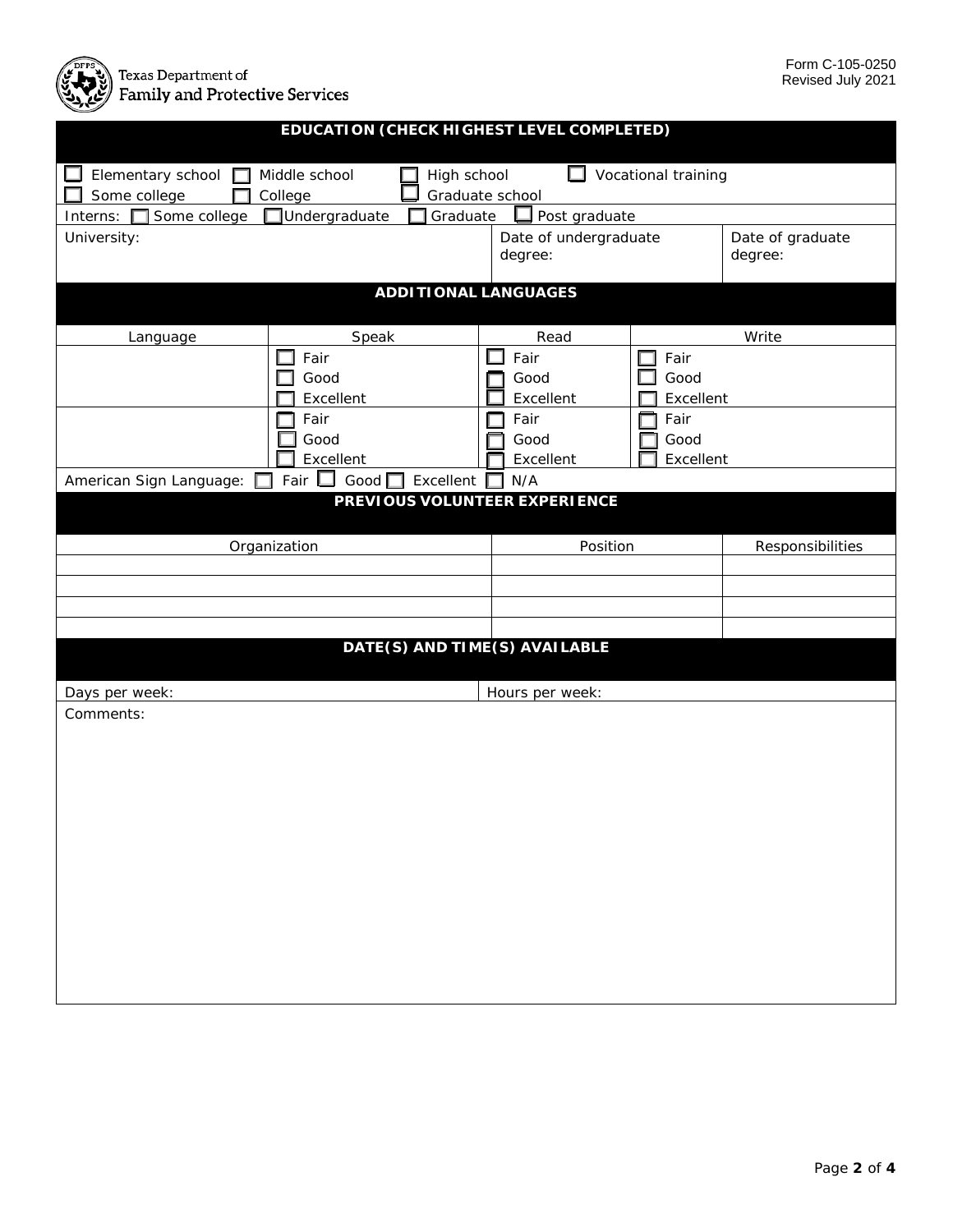

## **ELECTRONIC SIGNATURE FOR VOLUNTEER AGREEMENT**

 I understand that I am requesting volunteer placement requiring criminal history and Central Registry checks, and I authorize DFPS to complete these checks.

 I authorize DFPS to run an FBI criminal history check, which requires fingerprinting, if my role will have access to criminal history information.

 I understand that background checks are conducted on annually for DFPS volunteers. I authorize DFPS to conduct a criminal history and Central Registry check each year that I volunteer with DFPS.

I understand that children in DFPS care have experienced trauma in their lives.

 I understand this trauma may manifest itself in extreme behaviors, which include foul language, outbursts, and physical aggression.

 I understand that my signature on this Electronic Signature Acknowledgement form is equivalent to my handwritten signature and is legally binding. An electronic signature has the same validity and meaning as my handwritten signature. I will not, at any time, repudiate the meaning of my electronic signature or claim that my electronic signature is not legally binding. I acknowledge and warrant the truthfulness of the information provided in this document.

| Electronic signature of volunteer: | Date signed: |
|------------------------------------|--------------|
|                                    |              |